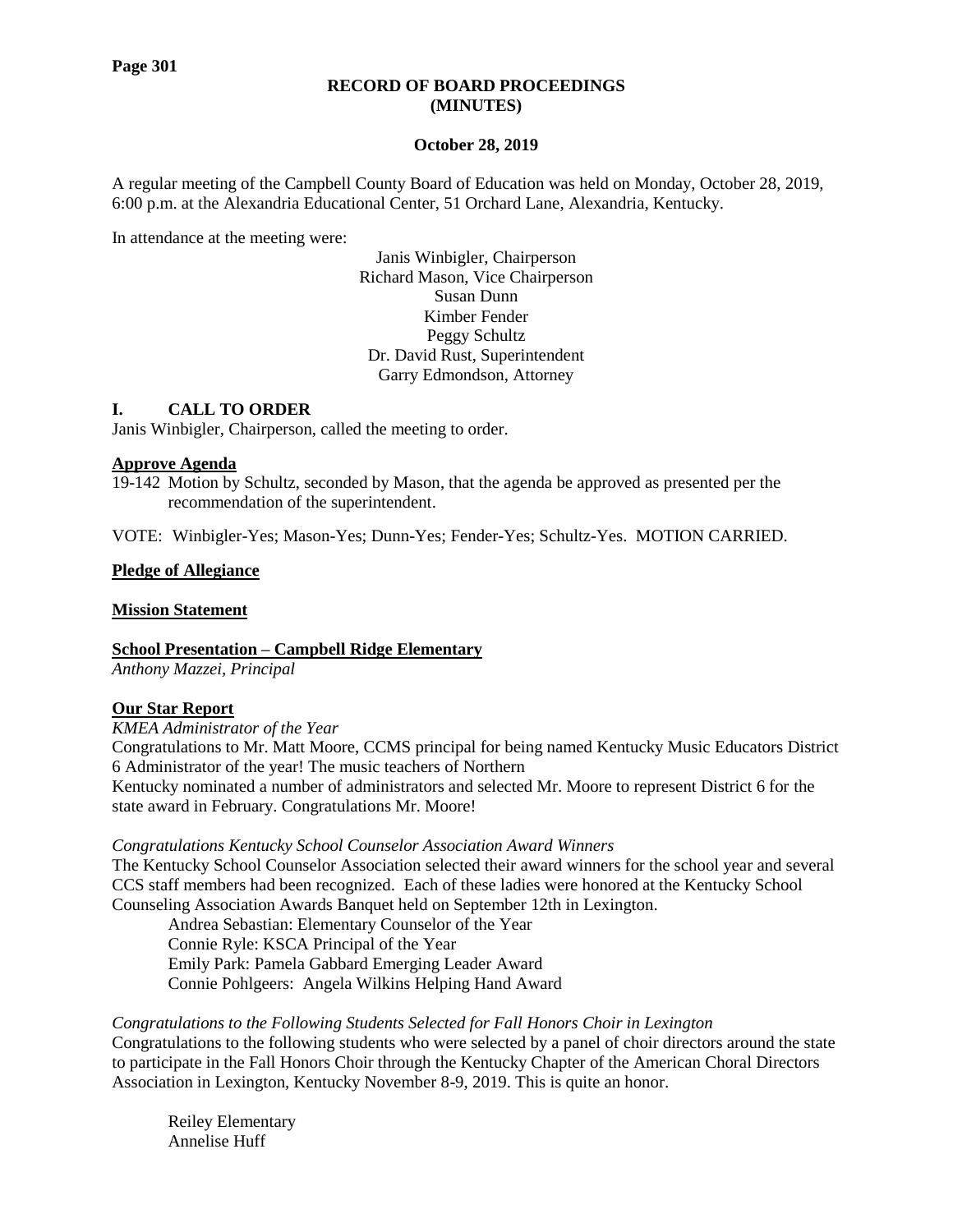# **CCMS**

Elizabeth Bailer Arabella Bertucci Jada Coleman Ethan Glahn Bella Gulden Alexandra Hess Morgan Liberatore Alexander Randall Sydney Smith Kevin Webb

**CCHS** Emilie Zengel

# **II. COMMUNICATIONS Audience Comments**

# **Superintendent Comments**

# **Board Member Comments**

### **Personnel Actions**

| <b>NAME</b>           | <b>POSITION</b>                       | <b>ACTION /</b><br><b>EFFECTIVE</b><br><b>REASON</b> |            | <b>LOCATION</b>   |  |
|-----------------------|---------------------------------------|------------------------------------------------------|------------|-------------------|--|
|                       | 21st Century Student                  |                                                      |            |                   |  |
| Adams, Amanda         | Tutor                                 | Hired                                                | 9/16/2019  | Crossroads        |  |
| Ballinger, Kyle       | Youth Athletic Coach                  | Hired                                                | 10/16/2019 | <b>CCMS</b>       |  |
| Bittner, Kyle         | Youth Athletic Coach                  | Hired                                                | 10/16/2019 | <b>CCMS</b>       |  |
| Bonnell, Amanda       | Asst. Swim Coach                      | Hired                                                | 10/8/2019  | <b>CCMS</b>       |  |
| Crowder, Ronald       | <b>Asst Football Coach</b>            | Hired                                                | 9/26/2019  | <b>CCMS</b>       |  |
| Davis, Darwin         | Custodian                             | Resigned                                             | 10/9/2019  | <b>CCHS</b>       |  |
| Davis, Harold         | <b>Boys Basketball Coach</b>          | Hired                                                | 10/8/2019  | <b>CCMS</b>       |  |
| Florence, DeAndre     | <b>Head Girls Basketball</b><br>Coach | Hired                                                | 10/8/2019  | <b>CCMS</b>       |  |
| Griffin-Ayers, Joseph | 21st Century Student<br>Tutor         | Hired                                                | 9/4/2019   | Campbell<br>Ridge |  |
| Johnson, Ken          | <b>Boys Basketball Coach</b>          | Hired                                                | 10/8/2019  | <b>CCMS</b>       |  |
| Kissee, Kyle          | Youth Athletic Coach                  | Hired                                                | 10/16/2019 | <b>CCMS</b>       |  |
| Laytart, Jason        | Youth Athletic Coach                  | Hired                                                | 10/16/2019 | <b>CCMS</b>       |  |
| Lehrter, Dana         | 21st Century Tutor                    | Hired                                                | 9/24/2019  | Crossroads        |  |
| Lewis, Ian            | <b>Asst Football Coach</b>            | Hired                                                | 9/26/2019  | <b>CCMS</b>       |  |
| Lusher, Joseph        | Lead Custodian                        | Retired                                              | 9/30/2019  | <b>CCMS</b>       |  |
| Mackie, Angela        | Paraeducator                          | Hired                                                | 9/9/2019   | Crossroads        |  |
| Mason, Jordan         | Asst. Wrestling Coach                 | Hired                                                | 10/8/2019  | <b>CCMS</b>       |  |
| McGovney, Nate        | Boys Basketball Coach                 | Hired                                                | 10/8/2019  | <b>CCMS</b>       |  |
| Moloney, Grace        | 21st Century Student<br>Tutor         | Hired                                                | 9/16/2019  |                   |  |
| Moore, Tim            | Youth Athletic Coach                  | Hired                                                | 10/16/2019 | <b>CCMS</b>       |  |
| Morris, Steve         | Youth Athletic Coach                  | Hired                                                | 10/8/2019  | <b>CCMS</b>       |  |
| Mosier, Cole          | <b>Family Resource</b><br>Coordinator | Hired                                                | 9/16/2019  | <b>CCHS</b>       |  |
| Neiser, Nolan         | 21st Century Student<br>Tutor         | 9/16/2019<br>Hired                                   |            | Crossroads        |  |
| Niemer, Jason         | <b>Boys Basketball Coach</b>          | 10/8/2019<br>Hired                                   |            | <b>CCMS</b>       |  |
| Nordwick, Cynthia     | Youth Athletic Coach                  | Hired                                                | 10/8/2019  |                   |  |
| Perkins, Hailey       | 21st Century Student<br>Tutor         | Hired                                                | 9/3/2019   |                   |  |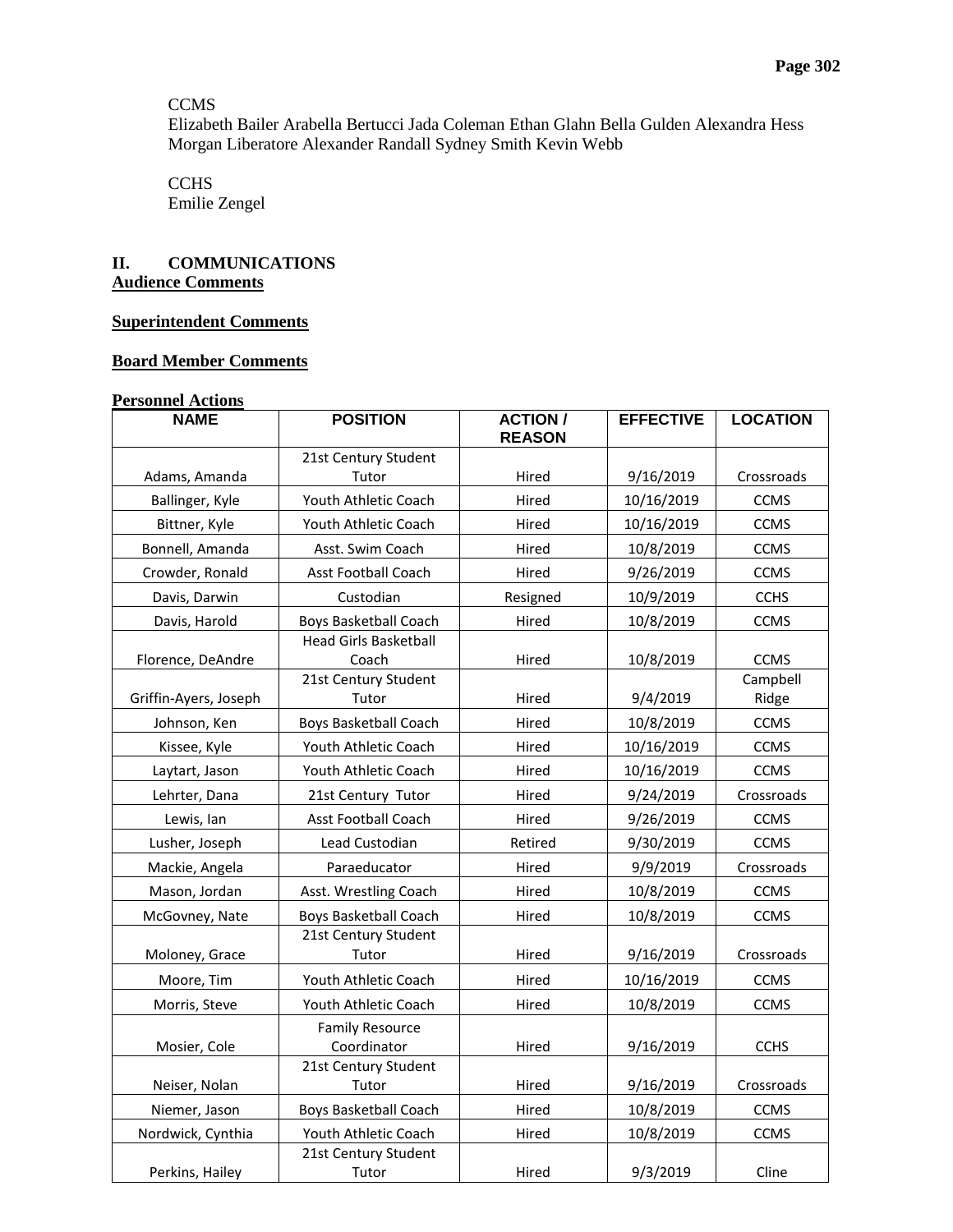|                    | 21st Century Student          |                       |            |                |  |
|--------------------|-------------------------------|-----------------------|------------|----------------|--|
| Prodoehl, Caleb    | Tutor                         | Hired<br>9/9/2019     |            |                |  |
| Queen, Joan        | Teacher                       | Hired                 | 10/21/2019 | Reiley         |  |
|                    | 21st Century Student          |                       |            |                |  |
| Rauch, Heather     | Tutor                         | Hired                 | 9/16/2019  | Crossroads     |  |
| Smith, Jeff        | Boys Basketball Coach         | Hired                 | 10/8/2019  | <b>CCMS</b>    |  |
| Spaulding, William | <b>Asst Football Coach</b>    | Hired                 | 9/26/2019  | <b>CCMS</b>    |  |
| Svata, Joey        | <b>Head Dive Coach</b>        | Hired                 | 10/8/2019  | <b>CCMS</b>    |  |
|                    |                               |                       |            | Campbell       |  |
| Tackett, Ian       | Custodian                     | Resigned              | 9/23/2019  | Ridge          |  |
| Vance, Hilliard    | Boys Basketball Coach         | 10/8/2019<br>Hired    |            | <b>CCMS</b>    |  |
|                    | 21st Century Student          |                       |            |                |  |
| Vasquez, Jocelyn   | Tutor<br>Hired                |                       | 9/23/2019  | Crossroads     |  |
| Waggoner, Michael  | <b>Girls Basketball Coach</b> | 10/21/2019<br>Hired   |            | <b>CCMS</b>    |  |
|                    | <b>Competition Head Cheer</b> |                       |            |                |  |
| Walter, Michelle   | Coach                         | Hired<br>10/8/2019    |            | <b>CCCMS</b>   |  |
|                    | 21st Century Student          |                       |            |                |  |
| Weinberg, Kyle     | Tutor                         | 9/16/2019<br>Hired    |            | Crossroads     |  |
| Weinel, Dan        | Youth Athletic Coach          | 10/16/2019<br>Hired   |            | <b>CCMS</b>    |  |
| Weinel, Thomas     | <b>Bus Driver</b>             | 9/23/2019<br>Resigned |            | Transportation |  |
| Wenz, Jordan       | <b>Head Dance Coach</b>       | Hired<br>10/8/2019    |            | <b>CCMS</b>    |  |
| Wooton, Heather    | Girls Basketball Coach        | Hired                 | 10/21/2019 |                |  |
|                    | 21st Century Student          |                       |            |                |  |
| Yungbluth, Claire  | Tutor                         | Hired                 | 9/23/2019  | Cline          |  |

#### **Substitutes**

| Bacigalupo, Mary Beth     | Substitute Teacher                                | 10/1/2019<br>Hired |                | District Wide  |
|---------------------------|---------------------------------------------------|--------------------|----------------|----------------|
| Bauer, Jacqueline         | Substitute Food Service<br>Hired<br>9/19/2019     |                    | District Wide  |                |
| Bell, Karen               | Hired<br>9/17/2019<br>Substitute Teacher          |                    | District Wide  |                |
| Clark, Aimee              | Substitute Teacher                                | District Wide      |                |                |
| Clark, Jennifer           | Substitute Food Service                           | District Wide      |                |                |
| DeFazio, Jay              | Substitute Teacher                                | Hired              | 9/20/2019      | District Wide  |
| Godby, Tammy              | <b>Substitute Teacher</b>                         | Hired              | 9/17/2019      | District Wide  |
| Greely, Marilyn           | Substitute Teacher                                | Hired              | 10/3/2019      | District Wide  |
| Hyett, Victoria           | Substitute Teacher                                | Hired              | 10/9/2019      | District Wide  |
| Jaggers, Carrie           | Substitute Teacher                                | Hired              | 9/5/2019       | District Wide  |
| Katt, Evan                | Substitute Teacher                                | Hired              | 9/17/2019      | District Wide  |
| Law, Natali               | Hired<br>9/25/2019<br>Substitute Teacher          |                    | District Wide  |                |
| Lehrter, Dana             | Substitute Teacher                                | 9/24/2019<br>Hired |                | District Wide  |
| McCormick,<br>Christopher | <b>Substitute Bus Monitor</b>                     | Hired              | 9/16/2019      | Transportation |
| Perry, Jacob              | Substitute Teacher                                | Hired              | 9/17/2019      | District Wide  |
| Peters, Edward            | Custodian                                         | Hired              | 10/21/2019     | <b>CCMS</b>    |
| Reis, Karen               | 9/16/2019<br>Substitute Bus Monitor<br>Hired      |                    | Transportation |                |
| Sampson, Elizabeth        | Substitute Teacher and<br>Substitute Paraeducator | Hired              | 10/8/2019      | District Wide  |
|                           | Substitute Teacher and                            |                    |                |                |
| Schuckmann, Jamie         | Substitute Paraeducator<br>Hired                  |                    | 10/2/2019      | District Wide  |
| Shields, Gwendolyn        | Substitute Paraeducator                           | Hired              | 10/28/2019     | District Wide  |
| Spaulding, William        | Substitute Paraeducator                           | Hired              | 9/12/2019      | District Wide  |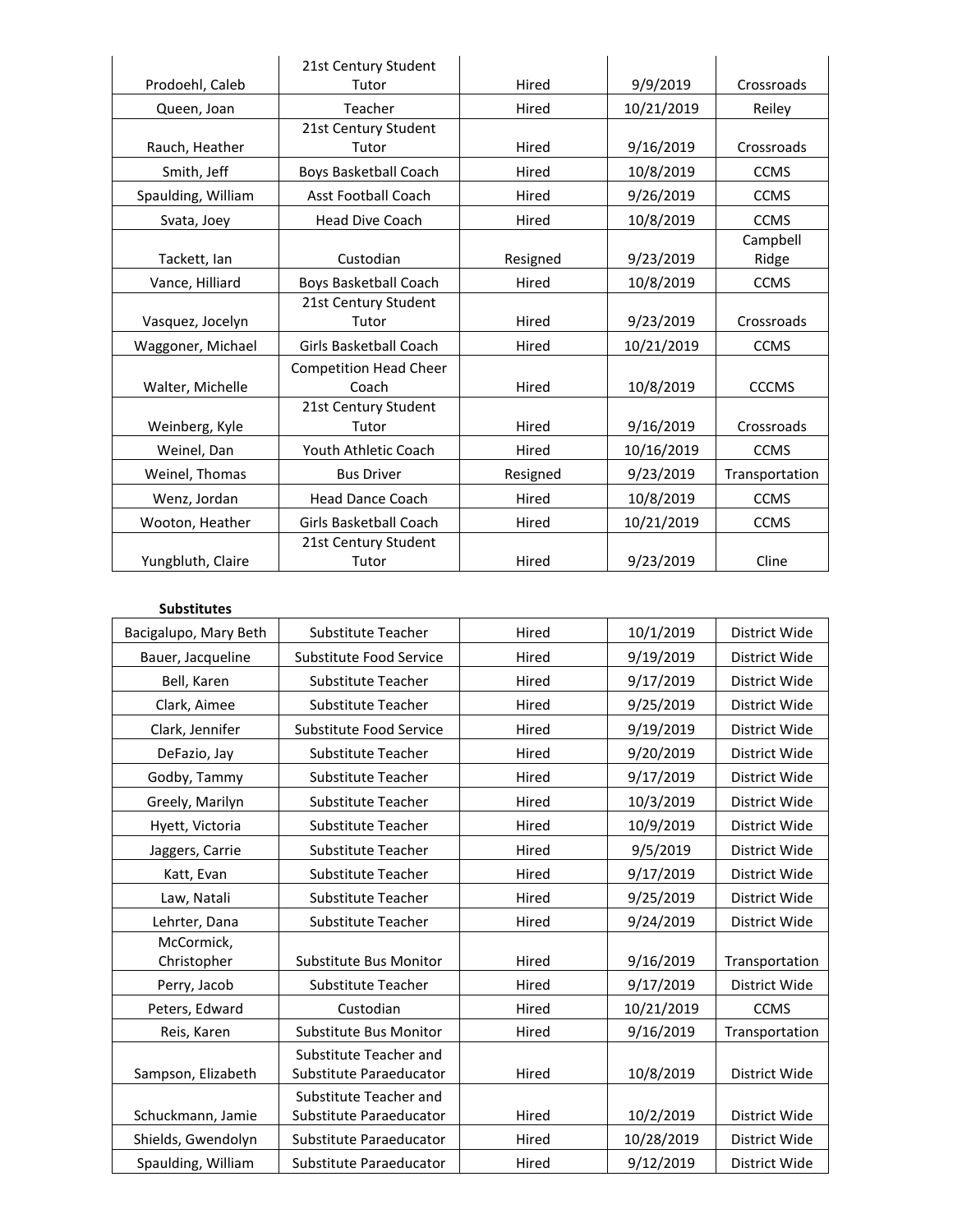| Sprinkle, Carol | Substitute Teacher and<br>Substitute Paraeducator | Hired | 10/8/2019 | District Wide |
|-----------------|---------------------------------------------------|-------|-----------|---------------|
| Turner, Amanda  | Substitute Teacher                                | Hired | 10/2/2019 | District Wide |
| Webb, Annette   | Substitute Paraeducator                           | Hired | 9/17/2019 | District Wide |
| Yockey, Gina    | Substitute Teacher                                | Hired | 9/17/2019 | District Wide |

# **Written Communications and Reports**

SBDM Minutes FRYSC Reports Homeless Services Report Pupil Personnel Report Public Relations Report School Related Field Trip Reports Field Trip Report – Athletics Field Trip Report – Transportation Report of Gifts/Donations Communication from Kentucky Department of Education Adjustment o Campbell County High School Athletic Ticket Prices Policy Revisions; First Reading 01.111 District Planning 02.441 Assessment of Student Process (SBDM) 02.442 Comprehensive School Improvement Plan 04.32 Model Procurement Code Purchasing Procedure Revisions 01.6 AP.2 Request to Examine and/or Copy District/School Council Records 04.31 AP.1 Purchasing and Procurement 04.32 AP.2 Purchasing Forms 04.32 AP.21 Purchase Certification Calendar Committee Recommendation; First Reading

# **III. ACTION AGENDA**

# **Purchase of Six (6) Buses**

19-143 Motion made by Mason, seconded by Dunn, to approve the purchase of six (6) buses as quoted for \$577,344.00 per the recommendation of the superintendent.

VOTE: Winbigler-Yes; Mason-Yes; Dunn-Yes; Fender-Yes; Schultz-Yes. MOTION CARRIED.

# **Private Carrier Transportation Request; FBLA to Washington DC October 31, 2019 National Fall Leadership by Airlines**

- 19-144 Motion made by Dunn, seconded by Fender, to approve the use of a commercial airline as the common carrier for the Campbell County High School FBLA Trip to Washington D.C. October 31-November 3, 2019 per the recommendation of the superintendent.
- VOTE: Winbigler-Yes; Mason-Yes; Dunn-Yes; Fender-Yes; Schultz-Yes. MOTION CARRIED.

# **BG# 20-113 Campbell County High School Flooring; BG-1**

- 19-145 Motion made by Fender, seconded by Schultz, to approve the Campbell County High School Flooring Replacement Bg-1 per the recommendation of the superintendent.
- VOTE: Winbigler-Yes; Mason-Yes; Dunn-Yes; Fender-Yes; Schultz-Yes. MOTION CARRIED.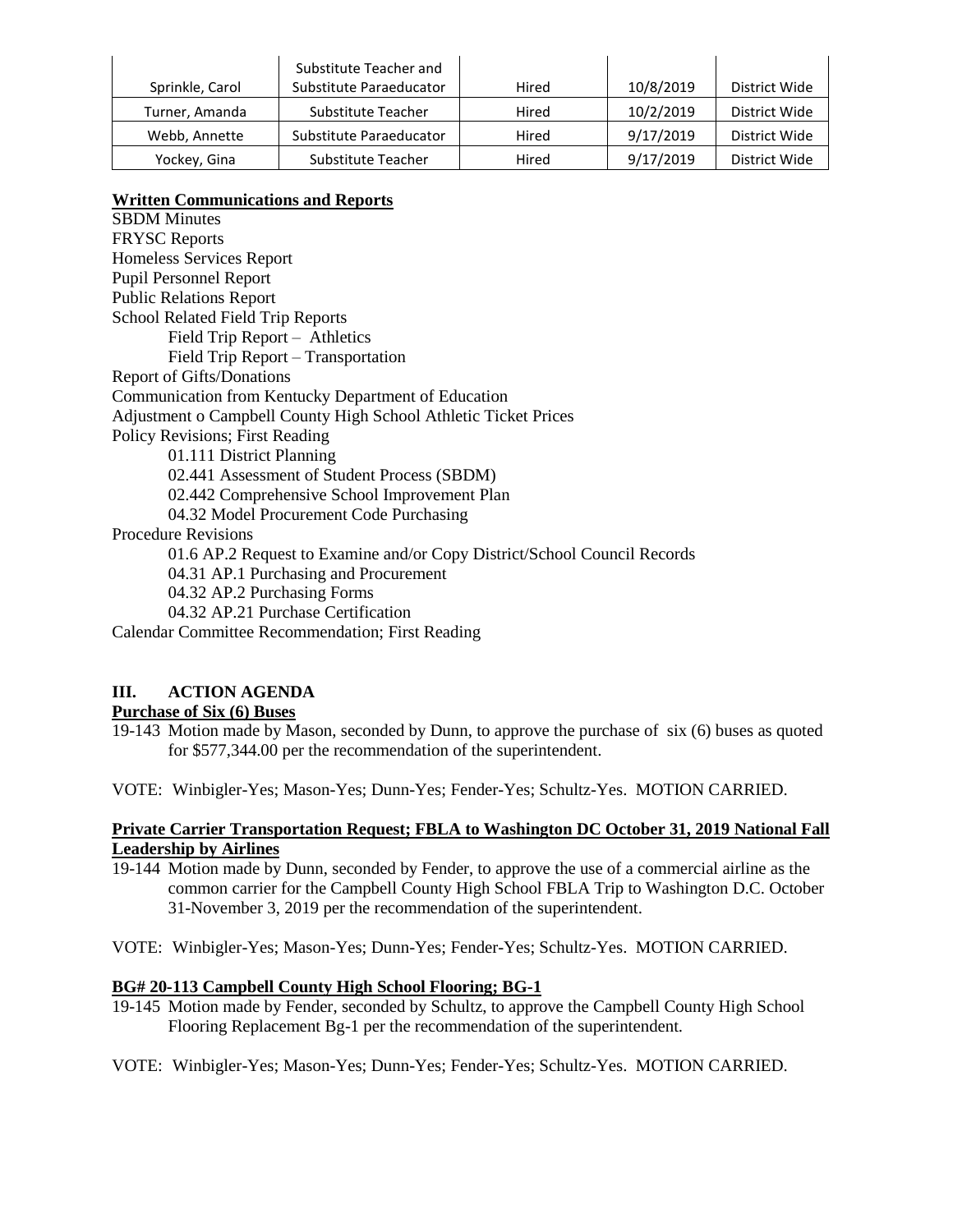# **BG# 20-111 Campbell County Middle School Front Entrance/Plaza Renovation; BG-1**

- 19-146 Motion made by Schultz, seconded by Dunn, to approve the Campbell County Middle School Front Entrance/Plaza BG-1 per the recommendation of the superintendent.
- VOTE: Winbigler-Yes; Mason-Yes; Dunn-Yes; Fender-Yes; Schultz-Yes. MOTION CARRIED.

# **BG# 20-108 Campbell County Middle School Stadium Renovation; BG-1**

- 19-147 Motion made by Mason, seconded by Schultz, to approve the Campbell County Middle School Stadium Renovation BG-1 per the recommendation of the superintendent.
- VOTE: Winbigler-Yes; Mason-Yes; Dunn-Yes; Fender-Yes; Schultz-Yes. MOTION CARRIED.

# **BG# 20-112 Campbell County Schools Gym Floors; BG-1**

- 19-148 Motion made by Fender, seconded by Schultz, to approve the Campbell County Schools Gym Floors BG-1 per the recommendation of the superintendent.
- VOTE: Winbigler-Yes; Mason-Yes; Dunn-Yes; Fender-Yes; Schultz-Yes. MOTION CARRIED.

# **BG# 20-103 Cline Elementary Elevator; BG-1**

- 19-149 Motion made by Schultz, seconded by Dunn, to approve the Cline Elementary School Elevator Installation BG-1 per the recommendation of the superintendent.
- VOTE: Winbigler-Yes; Mason-Yes; Dunn-Yes; Fender-Yes; Schultz-Yes. MOTION CARRIED.

# **BG# 20-110 Reiley Elementary Gymnasium AC; BG-1**

- 19-150 Motion made by Fender, seconded by Dunn, to approve the Reiley Elementary Gymnasium AC BG-1per the recommendation of the superintendent.
- VOTE: Winbigler-Yes; Mason-Yes; Dunn-Yes; Fender-Yes; Schultz-Yes. MOTION CARRIED.

# **BG# 20-114 Campbell County Middle School Field Lighting; BG-1**

- 19-151 Motion made by Mason, seconded by Dunn, to approve the Campbell County Middle School Field Lighting BG-1per the recommendation of the superintendent.
- VOTE: Winbigler-Yes; Mason-Yes; Dunn-Yes; Fender-Yes; Schultz-Yes. MOTION CARRIED.

# **BG# 18-259 Campbell County Schools - Paving 2018; BG-4**

- 19-152 Motion made by Fender, seconded by Dunn, to approve the BG-4 for BG#18-259 Campbell County Schools – Paving Improvements 2018 (HS and MS) per the recommendation of the superintendent.
- VOTE: Winbigler-Yes; Mason-Yes; Dunn-Yes; Fender-Yes; Schultz-Yes. MOTION CARRIED.

# **Purchasing Cooperative Agreements with Omni Partners and National Cooperative Purchasing Alliance (NCPA)**

- 19-153 Motion made by Fender, seconded by Dunn, to approve Omnia Partners and National Cooperative Purchasing Alliance (NCPA) Agreements per the recommendation of the superintendent.
- VOTE: Winbigler-Yes; Mason-Yes; Dunn-Yes; Fender-Yes; Schultz-Yes. MOTION CARRIED.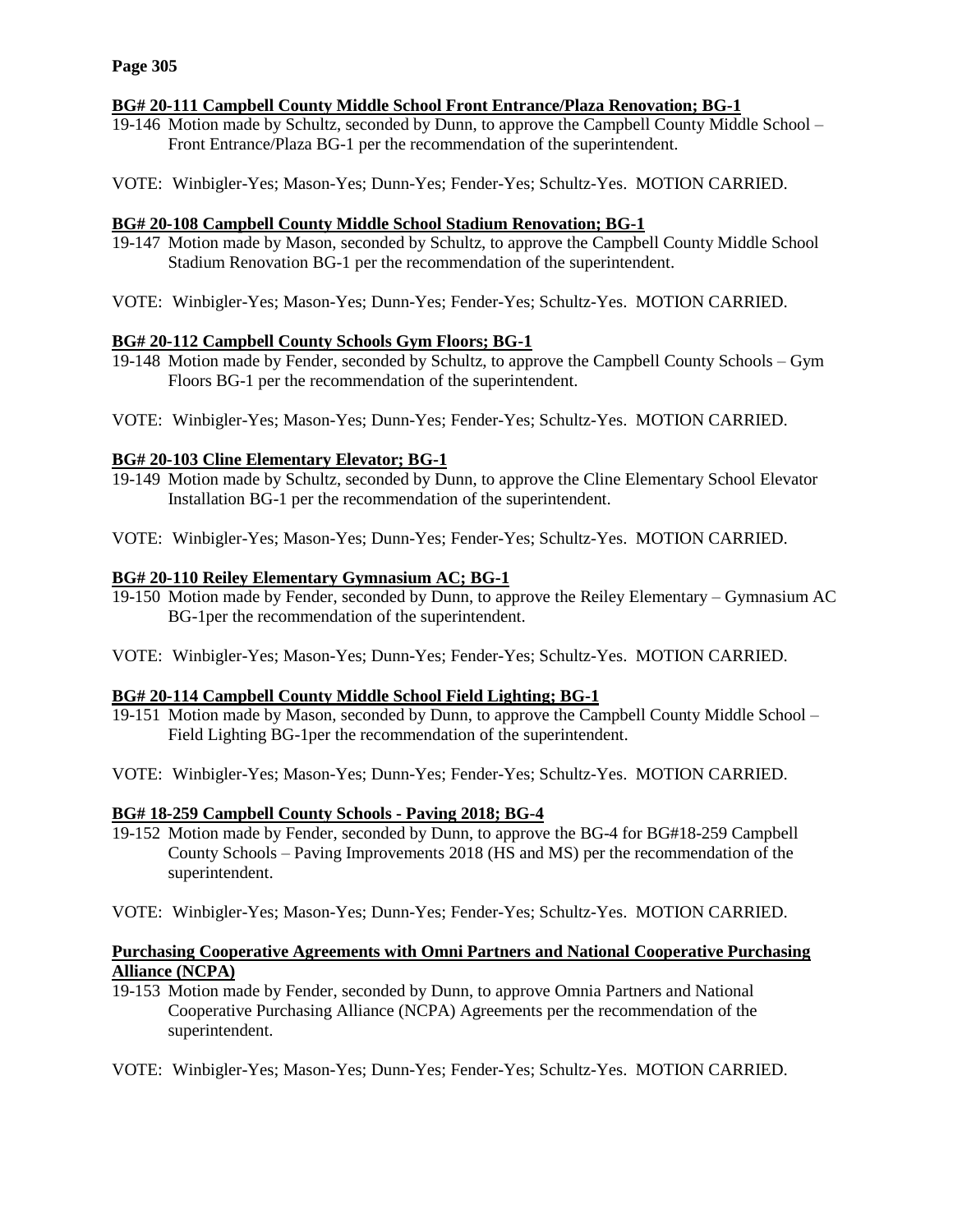### **Page 306**

### **Purchase of Maintenance Vehicle**

- 19-154 Motion made by Mason, seconded by Schultz, to approve the purchase of a 2018 Ram 3500 regular cab service truck as quoted for \$49,730 per the recommendation of the superintendent.
- VOTE: Winbigler-Yes; Mason-Yes; Dunn-Yes; Fender-Yes; Schultz-Yes. MOTION CARRIED.

# **U.S. Department of Justice COPS Grant**

- 19-155 Motion made by Schultz, seconded by Fender, to accept the U. S. Department of Justice COPS Office School Violence Prevention Program federal funds grant of \$495,462.00, to be used over two (2) years and reallocate general budget funds to cover the grant's required match per the recommendation of the superintendent.
- VOTE: Winbigler-Yes; Mason-Yes; Dunn-Yes; Fender-Yes; Schultz-Yes. MOTION CARRIED.

# **Create Position and Job Description; Student Affairs and Safety Coordinator**

- 19-156 Motion made by Mason, seconded by Schultz, to approve the position creation and job description of Student Affairs and Safety Coordinator in support of the COPS grant as presented per the recommendation of the superintendent.
- VOTE: Winbigler-Yes; Mason-Yes; Dunn-Yes; Fender-Yes; Schultz-Yes. MOTION CARRIED.

### **Additional Budget Allocation for Crossroads Elementary**

- 19-157 Motion made by Fender, seconded by Schultz, to approve an additional budget allocation of up to \$150,000 to add staff to Crossroads Elementary to support the increase in student needs per the recommendation of the superintendent.
- VOTE: Winbigler-Yes; Mason-Yes; Dunn-Yes; Fender-Yes; Schultz-Yes. MOTION CARRIED.

# **BG#20-081 Campbell County Schools Roofing 2020; Revised BG-1**

- 19-158 Motion made by Schultz, seconded by Mason, to approve the revised BG-1 #20-081 for Campbell County Schools roofing projects for 2020 per the recommendation of the superintendent.
- VOTE: Winbigler-Yes; Mason-Yes; Dunn-Yes; Fender-Yes; Schultz-Yes. MOTION CARRIED.

### **IV. CONSENT AGENDA**

19-159 Motion made by Schultz, seconded by Fender, that the consent agenda be approved as presented per the recommendation of the superintendent.

### **Minutes**

September 3, 2019 Working Meeting September 16, 2019 Regular Meeting

#### **Bills - Addendum**

General Fund # 134298-134495 as listed in the Orders of the Treasurer

#### **Bills – Regular**

General Fund # 134496-134710 as listed in the Orders of the Treasurer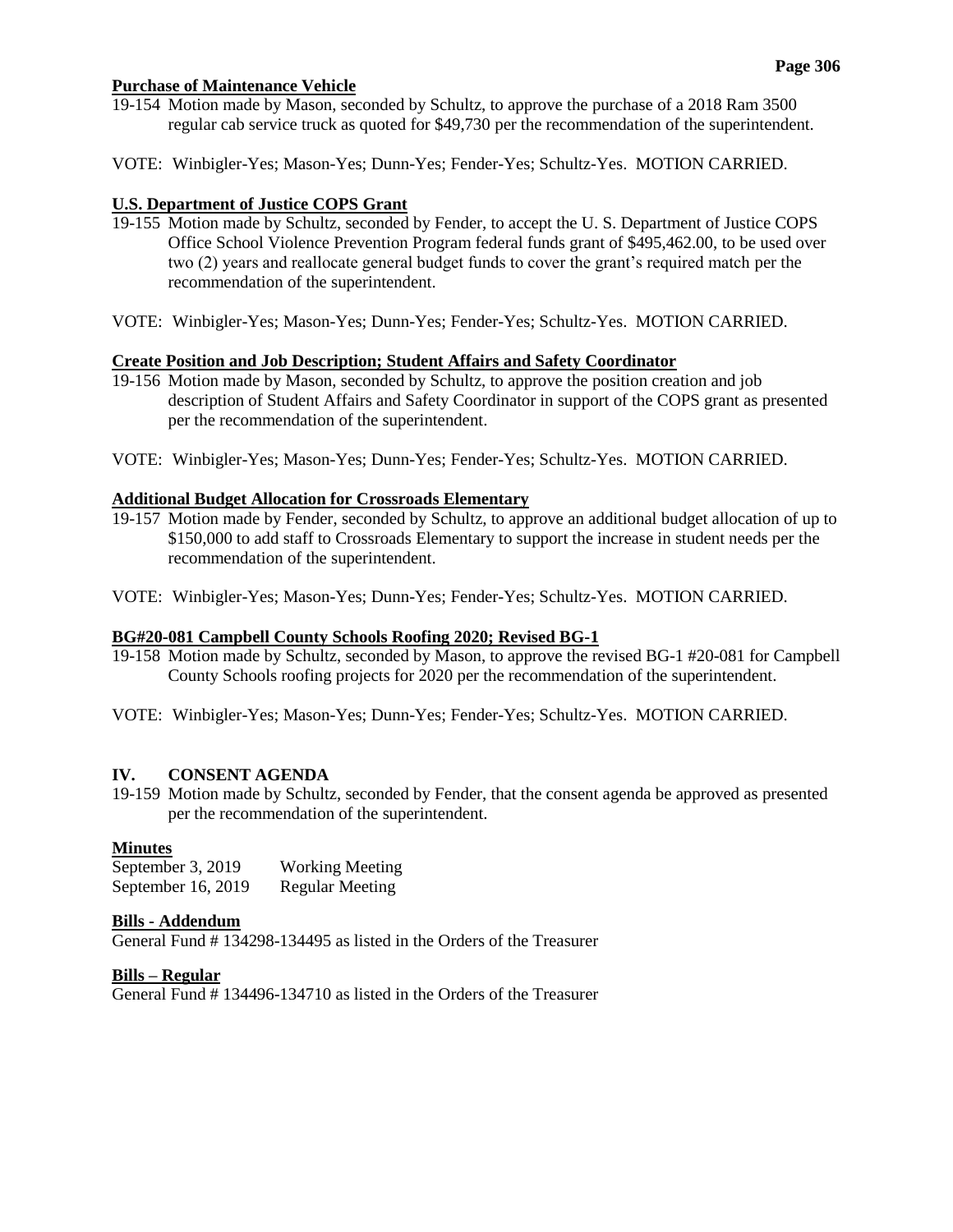# **Page 307**

# **Treasurer's Report**

|                                    |                  |                 | Campbell County Board of Education |               |                 |  |  |
|------------------------------------|------------------|-----------------|------------------------------------|---------------|-----------------|--|--|
| Treasurer's Report                 |                  |                 |                                    |               |                 |  |  |
| For Month Ended September 30, 2019 |                  |                 |                                    |               |                 |  |  |
|                                    |                  |                 |                                    |               |                 |  |  |
|                                    | <b>Beginning</b> |                 | <b>Expenditures</b>                |               | <b>Ending</b>   |  |  |
| <b>Fund</b>                        | <b>Balance</b>   | <b>Revenues</b> | <b>Salaries</b>                    | <b>Others</b> | <b>Balance</b>  |  |  |
|                                    |                  |                 |                                    |               |                 |  |  |
| General                            | 10,853,269       | 1,713,428       | (2, 203, 195)                      | (794, 092)    | 9,569,410       |  |  |
|                                    |                  |                 |                                    |               |                 |  |  |
| <b>Sick Leave Retire.</b>          | 168,257          |                 | $\Omega$                           | $\Omega$      | 168,257         |  |  |
|                                    |                  |                 |                                    |               |                 |  |  |
| <b>Committed Funds</b>             | 400,000          |                 | $\Omega$                           | $\mathbf 0$   | 400,000         |  |  |
|                                    |                  |                 |                                    |               |                 |  |  |
| <b>Special Revenue</b>             | (236, 768)       | 369,816         | (236, 166)                         | (209, 225)    | (312, 343)      |  |  |
|                                    |                  |                 |                                    |               |                 |  |  |
| <b>District Activity</b>           | 88,053           | 61,749          |                                    | (86, 652)     | 63,149          |  |  |
|                                    |                  |                 |                                    |               |                 |  |  |
| <b>Capital Outlay</b>              | 178,359          | 0               | 0                                  | $\mathbf 0$   | 178,359         |  |  |
| <b>Building</b>                    | -                | 0               | $\Omega$                           | $\mathbf 0$   |                 |  |  |
|                                    |                  |                 |                                    |               |                 |  |  |
| Construction                       | 897,108          | $\mathbf 0$     | 0                                  | (890, 770)    | 6,338           |  |  |
|                                    |                  |                 |                                    |               |                 |  |  |
| <b>Debt Service</b>                | (2, 144, 764)    | $\Omega$        | $\Omega$                           | $\Omega$      | (2, 144, 764)   |  |  |
|                                    |                  |                 |                                    |               |                 |  |  |
| <b>Food Service</b>                | 118,908          | 188,919         | (61, 377)                          | (140, 132)    | 106,317         |  |  |
|                                    |                  |                 |                                    |               |                 |  |  |
| Totals*                            | \$<br>10,322,423 | 2,333,911       | (2,500,738)                        | (2, 120, 871) | \$<br>8,034,724 |  |  |
|                                    |                  |                 |                                    |               |                 |  |  |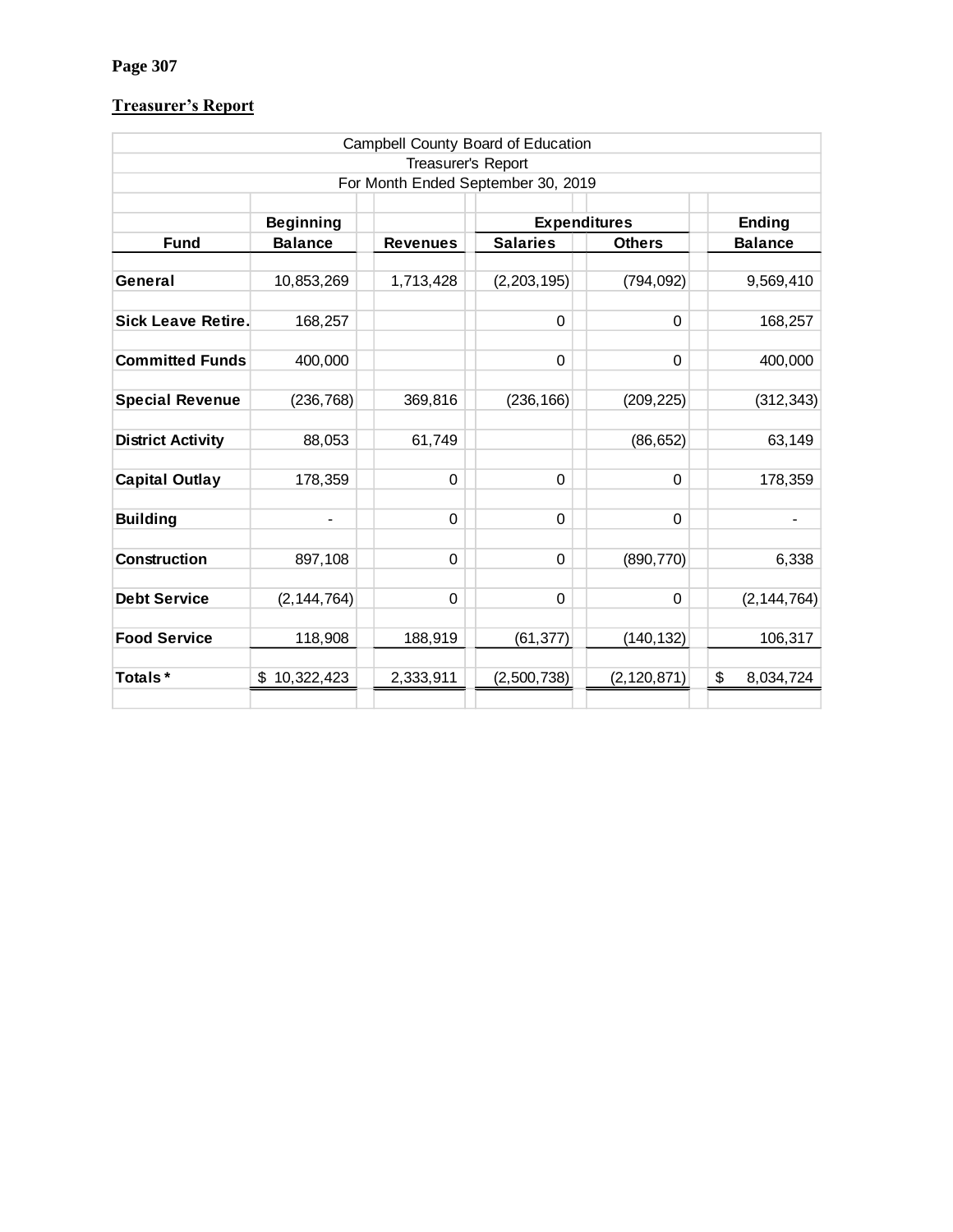#### **Leave of Absence Requests**

Sonja Barnard, Bus Monitor at Transportation, from September 20, 2019 through January 3, 2020 for FMLA.

Kyle Comley, Teacher at Campbell County Middle School, from August 29, 2019 through September 13, 2019 for FMLA.

Alexandra Evans, Teacher at Campbell Ridge Elementary, Intermittent leave from August 12, 2019 through June 30, 2020. Consecutive leave from November 18, 2019 through January 6, 2020.

Matthew Franck, Bus Driver at Transportation, from October 8, 2019 through January 1, 2020 for FMLA.

Joseph Gabbard, Bus Driver at Transportation, From September 30, 2019 through October 11, 2019 for FMLA.

Zachary Gilbert, Teacher at Campbell County Middle School, from August 19, 2019 through August 23, 2019 for FMLA.

Rosalie Gray, Paraeducator at Campbell County High School, Intermittent leave from September 9, 2019 through June 30, 2020 for FMLA.

Gwendolyn Haywood, Teacher at Campbell County Middle School, from September 3, 2019 through September 30, 2019 for FMLA.

Jason Kendrick, Paraeducator at Crossroads Elementary, Intermittent leave from September 18, 2019 through June 30, 2020 for FMLA.

> Ashley Kohls, Teacher at Campbell County High School, from October 2, 2019 through January 3, 2020 for FMLA.

Joseph Lusher, Lead Custodian at Campbell County Middle School, REVISED from August 15, 2019 through September 30, 2019 for FMLA.

Glenna Malloy, Bus Monitor at Transportation, Intermittent leave from September 4, 2019 through November 30, 2019 for FMLA.

> Kathy Miller, Paraeducator at Crossroads Elementary, from November 20, 2019 through January 6, 2020 for FMLA.

Virginia Murrell, Food Service Assistant at Reiley Elementary, Intermittent leave from August 26, 2019 through June 30, 2020 for FMLA.

Courtney Sauerbeck, Teacher at Reiley Elementary, from September 16, 2019 through November 22, 2019 for FMLA.

Minnie Styer, Bus Monitor at Transportation, Intermittent leave from August 14, 2019 through June 30, 2019 for FMLA.

Jacyln Wessling, Custodian at Campbell Ridge Elementary, from September 16, 2019 through October 28, 2019 for FMLA.

Dr. Shelli Wilson, Associate Superintendent at Central Office, Intermittent leave from October 11, 2019 through April 30, 2020 for FMLA.

Deborah Zappa, Lunchroom monitor at Grant's Lick Elementary, Intermittent leave from August 14, 2019 through June 30, 2020 for FMLA.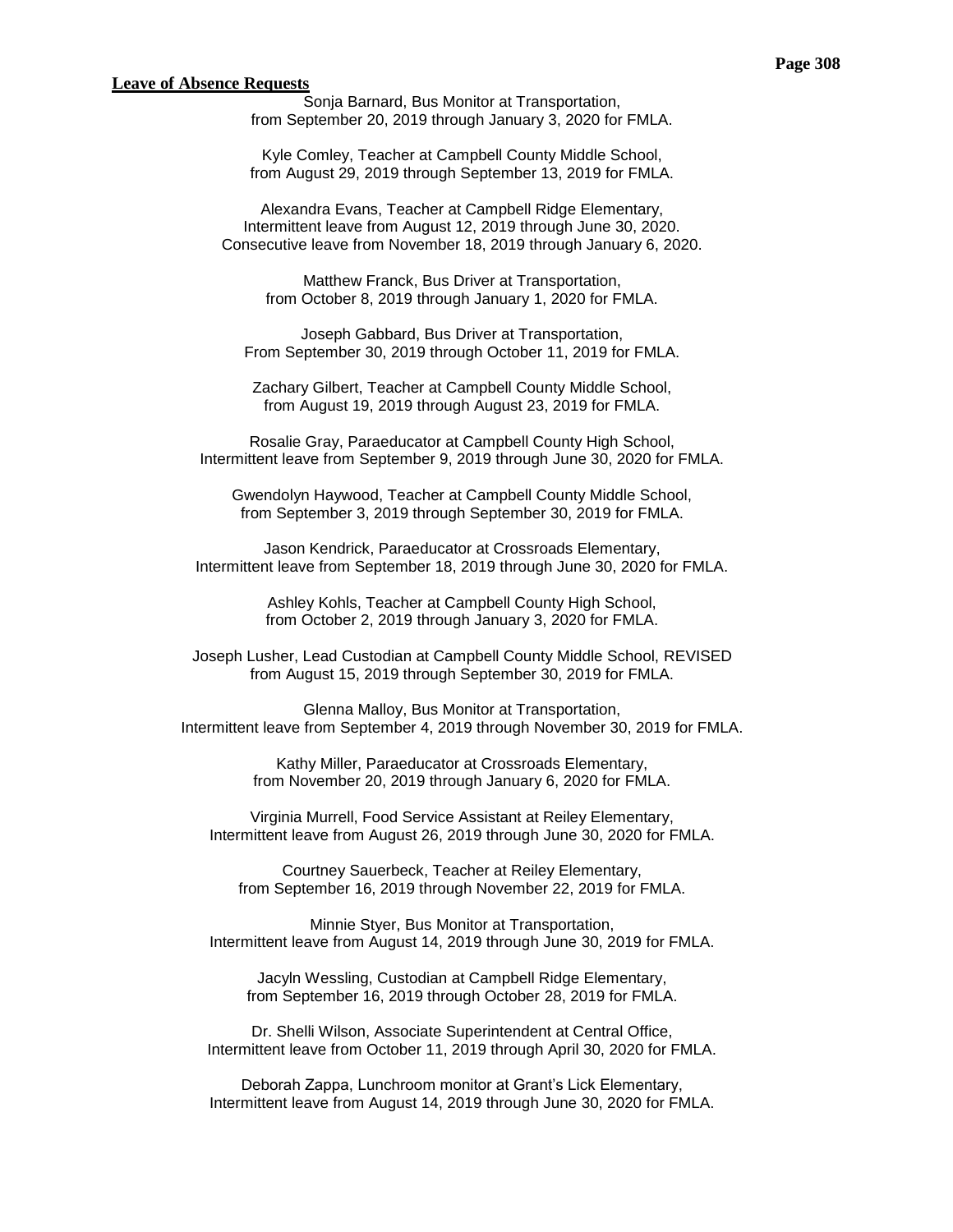# **2020-21 Non-resident and Resident ADA Contracts**

A CC student may attend another school district or a student from another school district may attend CCS as tuition students. School districts are required to sign non-residential agreements with each other for attendance purposes in accordance with State regulations and Board policy 09.125. CCS only accepts MS and HS students who pass admission tests and who apply before the start of the new school year. CCS does not release Average Daily Attendance (ADA) fund to other school districts.

Submitted for your review and approval are the proposed 2020-2021 non-resident ADA contracts. These contracts require the release of ADA and enrollment of students per the tuition guidelines.

• Southgate Independent School District: 2020-2021 (2 students)

# **NKU/CCS Pool Rental Agreement 2019-20**

Attached is the agreement for the Northern Kentucky University Campus Recreation Facility Rental Agreement for Campbell County High School.

Since Campbell County Schools does not have a swimming pool, facilities are rented at Northern Kentucky University for swimming and diving practices. The rental fee is estimated at \$7,290.00. The rental fee for 2018-19 was estimated at \$7,695.00.

- Rental Fee: \$35.00/hour 1M and 3M Diving Boards, includes lifeguard staffing;
- Rental Fee: \$12.00/hour per lane for 5 swim lanes;
- Final Invoice will reflect actual time reserved for use, estimated total based on 19 weeks of schedule at rental fee rates.

# **Student Teacher Agreement - Eastern Kentucky University**

MOA's are submitted by universities for placing student teachers within our District

# **Declaration of Surplus 2000 Chevrolet Express Van**

Due to the age and condition (rust issues) of the vehicle, the cost of maintaining it would exceed the value of the vehicle. As you know, the district became owners of two vans with the merger of Silver Grove. One of those vans has replaced this vehicle.

- 2000 Chevrolet Express Van (Vin#lGCFG15R8Yl 13911C)

VOTE: Winbigler-Yes; Mason-Yes; Dunn-Yes; Fender-Yes; Schultz-Yes. MOTION CARRIED.

# **V. EXECUTIVE SESSION PER KRS 61.810(1)(f) PERSONNEL**

19-160 Motion by Fender, seconded by Schultz, to enter executive session per KRS 61.810 (1)(f) Personnel.

VOTE: Winbigler-Yes; Mason-Yes; Dunn-Yes; Fender-Yes; Schultz-Yes. MOTION CARRIED.

The Board entered executive session at 7:16 p.m.

19-161 Motion made by Dunn, seconded by Schultz, to exit executive session.

VOTE: Winbigler-Yes; Mason-Yes; Dunn-Yes; Fender-Yes; Schultz-Yes. MOTION CARRIED.

The Board exited executive session at 8:10 p.m.